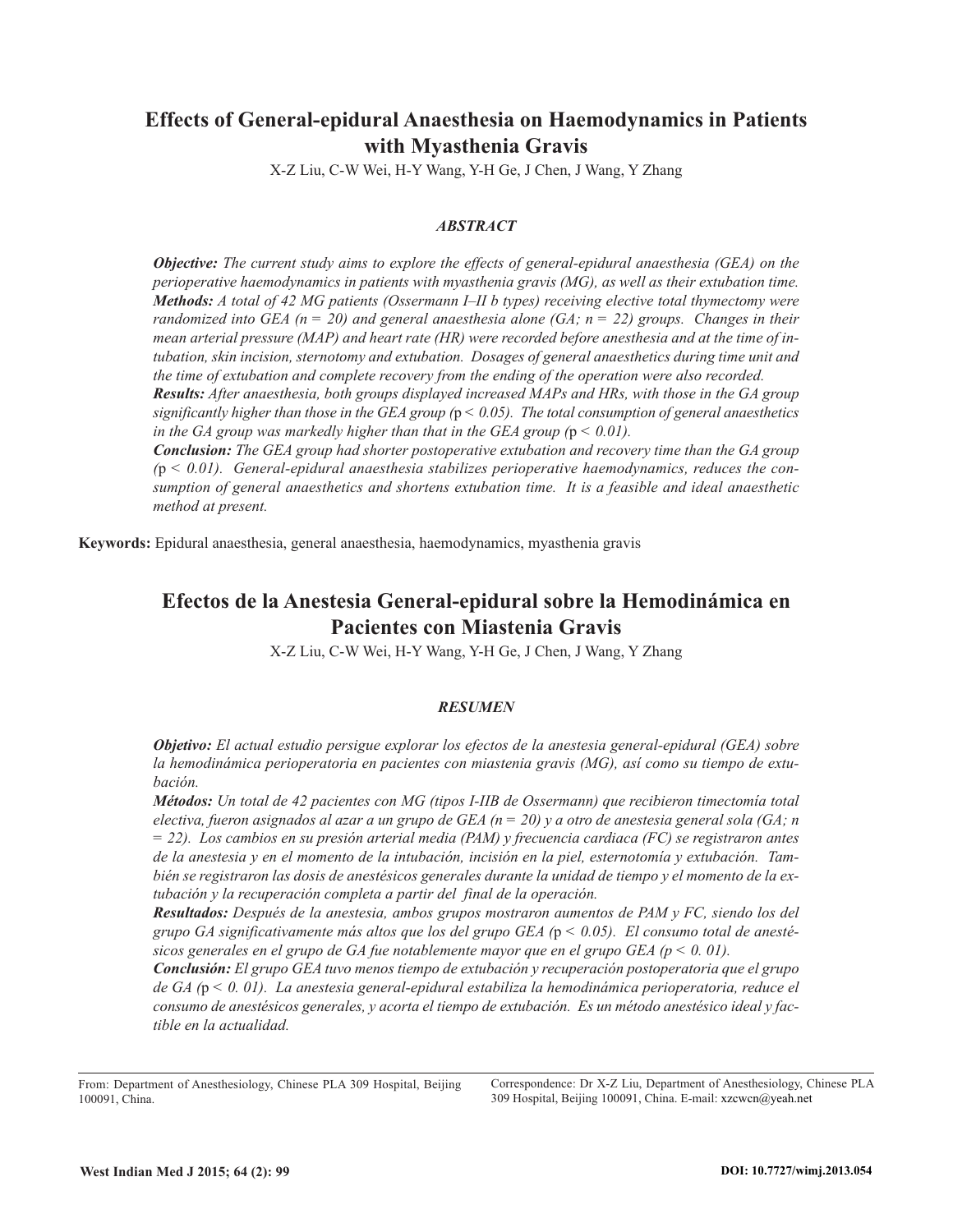**Palabras claves:** Anestesia epidural, anestesia general, hemodinámica, miastenia gravis

#### **West Indian Med J 2015; 64 (2): 100**

## **INTRODUCTION**

Myasthenia gravis (MG) is an acquired autoimmune disease that involves the acetylcholine receptors on the postsynaptic membrane at the neuromuscular junction, manifested by neuromuscular transmission disorders which affect the function of skeletal muscle contraction. Pathologically, MG is based on the generation of acetylcholine receptor antibodies which reduce the number of acetylcholine receptors. However, the amount of acetylcholine receptor antibodies in serum does not necessarily indicate the severity of MG  $(1-3)$ . Approximately 90% of MG patients are concurrent with thymoma or thymus hyperplasia. Thymectomy is one of the important approaches to MG nowadays. The primary complications caused by this approach include respiratory insufficiency which may further develop into respiratory failure, particularly in MG patients with Ossermann III and IV types. Anaesthetic methods for thymectomy have their own features of particularity, such as the unpredictability of patients' muscle relaxant reactions and their susceptibility to postoperative respiratory failure. Therefore, an agreement on a well-accepted anaesthetic method has not been reached.

Based on the aforementioned, we recruited 42 MG patients who received elective total thymectomy at our hospital between June 2008 and March 2009. The aims of this study were to explore the effects of general-epidural anaesthesia (GEA) on the perioperative haemodynamics in MG patients, as well as on extubation time.

### **SUBJECTS AND METHODS**

A total of 42 MG patients (Ossermann I–II b types) of either gender receiving elective total thymectomy were recruited. Their ages ranged from 22 to 56 years and their weights from 46 to 78 kg. All patients met the requirements for the scoring proposed by Leventhal *et al* (4) [0–9 points] and the grading by the American Society of Anesthesiology (II–III grades). None of them displayed apparent vital organ dysfunction. The data were collected single-blind.

The patients were randomized into GEA  $(n = 20)$  and general anaesthesia alone (GA;  $n = 22$ ) groups. Each patient with muscle weakness was given anaesthesia with 60 mg of pyridostigmine bromide for three or four days before anaesthesia. No significant difference with regard to age, gender, height, body weight or cardiopulmonary function was observed between the groups. This study was conducted in accordance with the Declaration of Helsinki and with approval from the Ethics Committee of Chinese PLA 309 Hospital. Written informed consent was obtained from all participants.

#### **Anaesthesia**

A venous channel connected to 500 mL of hetastarch 130/0.4 (Voluven) was established at the anaesthesia room. Each pa-

tient received a routine intravenous drip of 0.5 mg of atropine and 10 mg of dexamethasone. For the GA group, denitrogenated oxygen was provided with a mask. Anaesthesia induction was performed using 0.1–0.2 mg/kg midazolam, 2–4 µg/kg fentanyl, 1.5–2 mg/kg propofol and 0.04–0.05 mg/kg atracurium (1/5–1/4 of a routine dosage). After the induction, a tracheal surface anaesthesia was performed with 0.5% tetracaine for tracheal intubation. The endotracheal catheter was fixed and connected to an anaesthetic machine for mechanically-controlled respiration (tidal volume, 10 mL/kg; breathing frequency, 20 times min<sup>-1</sup> and inspiratory/expiratory ratio, 1:2). During operation, 1.5–3% sevoflurane was inhaled continuously,  $2-4$  mg·kg<sup>-1</sup>·h<sup>-1</sup> propofol was pumped in continuously, and fentanyl with a total volume of 4–6 µg/kg was added intermittently for anaesthesia maintenance. For the GEA group, a puncture was routinely performed between T6 and T7 for a continuous epidural anaesthesia. After the puncture was successfully performed, an epidural catheter was inserted headward (4–5 cm in depth). After the catheter was fixed, 1.33% lidocaine with a volume of 5 mL was infused to observe whether the catheter was accurately positioned for 10 minutes. Then, 15 mL of 1.33% lidocaine was infused, and the plane between T1 and T8 was measured. After no side effects were ensured, general anaesthesia induction was performed using the same method and drugs as was done for the GA group. Forty to sixty minutes later, 7 mL of 0.4% ropivacaine and 10 mg of morphine were given until the ending of the operation. Both groups received a rapid intravenous drip of 500 mL of Voluven before the anaesthesia induction.

### **Indices and monitoring**

Electrocardiographs (ECGs), heart rate (HR), blood pressure (BP) and blood oxygen saturation  $(SpO<sub>2</sub>)$  were continuously monitored using a DRAGER multifunctional monitor. The mean arterial pressures (MAPs) and HRs before anaesthesia (T1) and at the time of intubation (T2), skin incision (T3), sternotomy (T4), and extubation (T5) were recorded. The consumption of general anaesthetics and the time of extubation and complete recovery from the ending of the operation in both groups were also recorded.

#### **Statistical analysis**

All data are presented as means  $\pm$  standard error of means  $(\bar{x} \pm s)$  and analysed using SPSS 16.0 software. Analysis of variance (ANOVA) was used for comparisons within groups and *t*-tests for comparisons between groups. *P* < 0.05 was considered statistically significant, and all tests were two-tailed.

### **RESULTS**

No significant differences with regard to age, gender, height, body weight, cardiopulmonary function, operating time and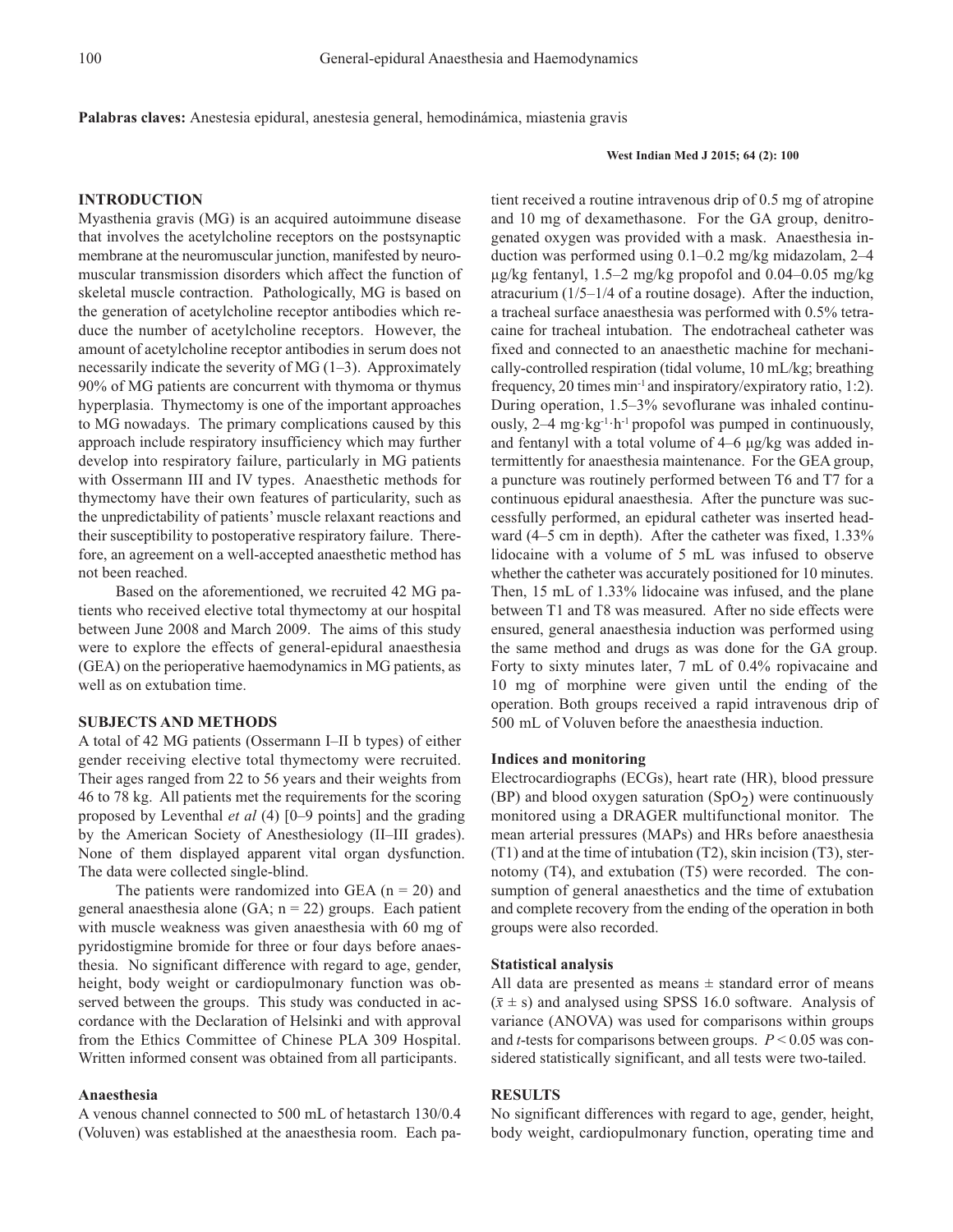operational manner were observed between the two groups (*p*  $> 0.05$ ; Table 1).

Table 1: Comparisons of the general data between groups  $(\bar{x} \pm s)$ 

| <b>GA</b> group  | <b>GEA</b> group |  |
|------------------|------------------|--|
| $24.6 \pm 10.4$  | $25.2 \pm 9.7$   |  |
| 12/10            | 10/10            |  |
| $65.5 \pm 11.7$  | $64.4 \pm 10.6$  |  |
| $171.1 \pm 6.7$  | $171.3 \pm 6.9$  |  |
| $130.0 \pm 21.3$ | $129.0 \pm 19.7$ |  |
|                  |                  |  |

GA: general anaesthesia; GEA: general-epidural anaesthesia

### **Heart rate and mean arterial pressure**

Both groups displayed higher MAPs and HRs at T2, T3, T4, and T5 than at T1. The HRs and MAPs from T2 to T5 in the GA group showed significant differences compared with those at T1 ( $p < 0.05$ ), as well as those from T2 to T5 in the GEA group (*p* < 0.05) [Table 2].

# **Consumption of general anaesthetics and recovery time**

The consumption of sevoflurane, fentanyl and propofol in the GEA group was noticeably less than that in the GA group (*p* < 0.01 and  $p < 0.05$ ), whereas the consumption of atracurium did not show a significant difference between the groups. Both groups were extubated in the operating room. The GEA group showed markedly shortened time of deglutition reflex, SpO2 > 90%, less extubation, and complete recovery time compared with the GA group ( $p < 0.01$ ; Tables 3 and 4).

### **DISCUSSION**

Although scholars hold different views on anaesthetic methods for MG patients (5–9), recent studies have found that patients receiving intraoperative muscle relaxants have much more postoperative complications than those who do not receive such a treatment; furthermore, MG patients who do not receive muscle relaxants for intubation present good intra- and post-operative conditions (10, 11). In this study, GEA was performed for MG patients. The results showed that the MAPs

Table 2: Heart rate (HR) and mean arterial pressure (MAP) at different time points in the two groups  $(\bar{x} \pm s)$ 

| Index    | Group | T1              | T2                   | T3                   | T4                   | Т5                   |
|----------|-------|-----------------|----------------------|----------------------|----------------------|----------------------|
|          |       |                 |                      |                      |                      |                      |
| HR(bpm)  | GА    | $81.6 \pm 12.2$ | $94.3 \pm 15.4^*$    | $96.4 \pm 14.7^*$    | $95.3 \pm 14.1^*$    | $98.3 \pm 15.2^*$    |
|          | GEA   | $78.6 \pm 10.4$ | $80.2 \pm 13.5^{\#}$ | $79.1 \pm 10.7^{\#}$ | $80.5 \pm 10.3^{\#}$ | $84.4 \pm 11.5^{\#}$ |
| MAP(kPa) | GA    | $12.6 \pm 1.8$  | $16.8 \pm 2.6^*$     | $16.4 \pm 2.4^*$     | $16.6 \pm 1.8^*$     | $17.8 \pm 2.7^*$     |
|          | GEA   | $12.1 \pm 1.5$  | $12.5 \pm 2.3^{\#}$  | $12.3 \pm 1.2^{\#}$  | $12.4 \pm 1.3^{\#}$  | $13.4 \pm 2.4^{\#}$  |

 $p < 0.05$  compared with T1;  $\frac{p}{p} < 0.05$  compared with the GA group

GA: general anaesthesia; GEA: general-epidural anaesthesia

|  | Table 3: Comparisons of the general anaesthetic consumption between groups $(\bar{x} \pm s)$ |  |  |  |  |  |  |  |
|--|----------------------------------------------------------------------------------------------|--|--|--|--|--|--|--|
|--|----------------------------------------------------------------------------------------------|--|--|--|--|--|--|--|

| Group      | Sevoflurane (mac) | Fentanyl (mg)     | Atracurium (mg) | Propofol (mg)      |
|------------|-------------------|-------------------|-----------------|--------------------|
| GA         | $1.4 \pm 0.30**$  | $0.34 \pm 0.08**$ | $2.0 \pm 0.32$  | $468.0 \pm 34.0^*$ |
| <b>GEA</b> | $0.5 \pm 0.12$    | $0.08 \pm 0.03$   | $2.1 \pm 0.31$  | $312.0 \pm 32.0$   |

\**p* < 0.05 and \*\**p* < 0.01 compared with the GEA group

GA: general anaesthesia; GEA: general-epidural anaesthesia

Table 4: Comparisons of the extubation time and complete recovery time between groups (min;  $\bar{x} \pm s$ )

| Group      | Deglutition reflex time | $SpO2 > 90\%$ time | <b>Extubation time</b> | Complete recovery time |
|------------|-------------------------|--------------------|------------------------|------------------------|
| GA         | $17.00 \pm 1.31*$       | $21.01 \pm 1.42^*$ | $31.03 \pm 1.62^*$     | $39.54 \pm 4.20*$      |
| <b>GEA</b> | $5.31 \pm 1.52$         | $9.02 \pm 1.58$    | $12.05 \pm 1.10$       | $18.25 \pm 2.80$       |

 $**p* < 0.01$  compared with the GEA group

GA: general anaesthesia; GEA: general-epidural anaesthesia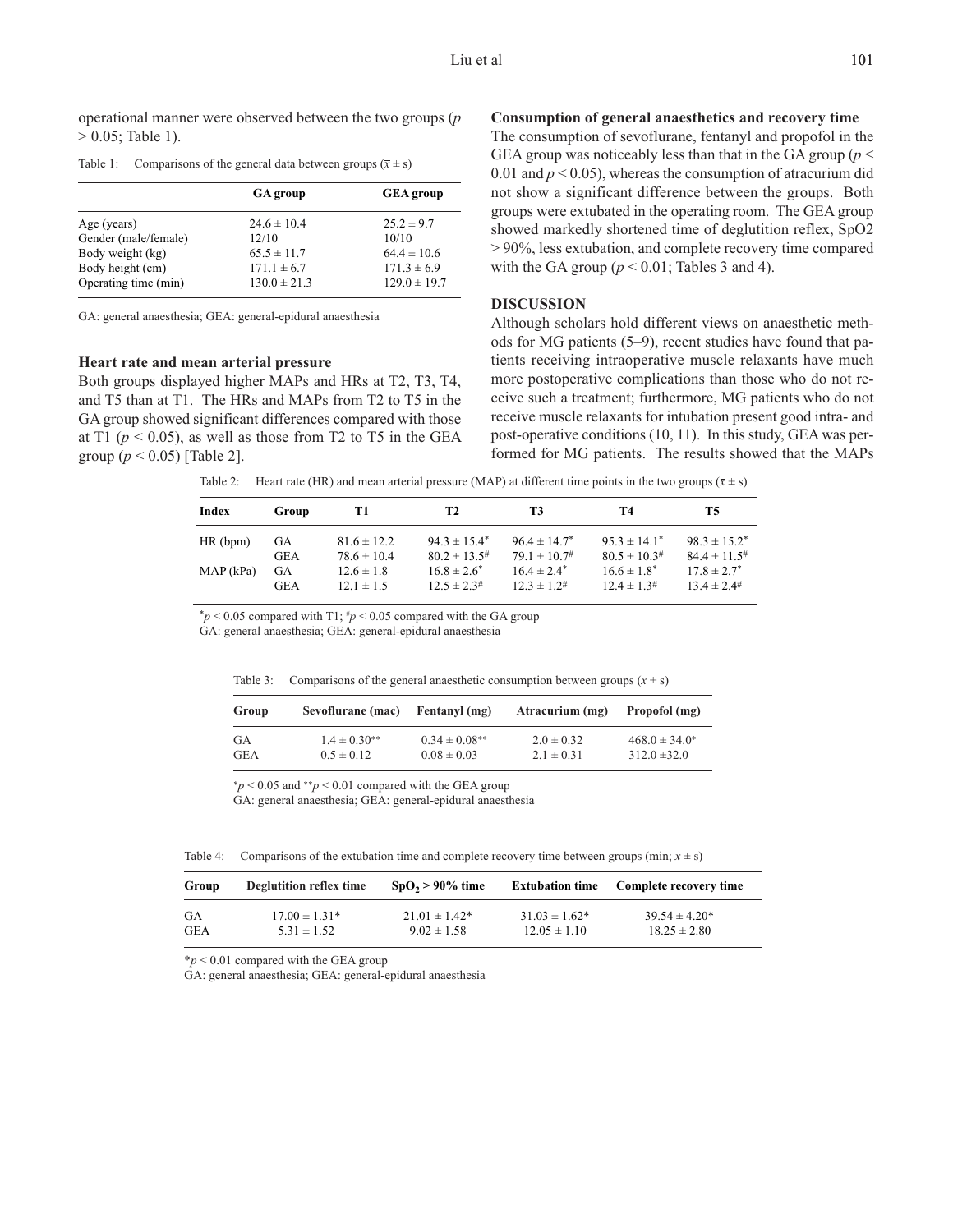and HRs at T2, T3, T4, and T5 in both groups increased compared with those at T1. This phenomenon was presumably caused by an increase in the excitability of sympathetic nerves due to the stimulation from intubation, skin incision and sternotomy. Such an increase further causes the release of a series of vasoactive substances, thereby resulting in increased BPs and HRs. Excessive stimulation during extubation can induce distress stimulation which leads to cardiovascular side effects. This phenomenon may be correlated with the increased release of plasma epinephrine and noradrenalin due to shallow anaesthesia, pains, and sputum aspiration, which is consistent with that reported in the literature (12–14).

In addition, this study showed that the amplitudes of the increased MAP and HR in the GEA group were noticeably lower than those in the GA group, which indicates that GEA can better guarantee intraoperative haemodynamic stability than GA. This phenomenon was caused by the fact that the sympathetic efferent nerve fibres governing the thoracic and abdominal vascular bed originate from the spinal cord between T1 and T3. A thoracic epidural anaesthesia blocks the splanchnic sympathetic nerves in this region and this sympathetic nerve blocking effect antagonizes the sympathetic-catecholamine source vasoconstriction caused by surgical stress, expands part of the vessels, and reduces the quantity of catecholamine released into blood from sympathetic nerve endings (15–17). Furthermore, the GEA group had a markedly better analgesic effect than the GA group and the latter group had to add the dosages of propofol and fentanyl and increase the concentration of inhaled sevoflurane to meet the requirements for the operation. Because the consumption of general anaesthetics in the GEA group was significantly less than that in the GA group, the extubation time and complete recovery time of the GEA group were noticeably shortened. Myasthenia gravis patients show high sensitive blocking to non-depolarizing muscular relaxants and only a small dosage (1/3–1/6 of a conventional dosage) is sufficient to meet the requirement for skelaxin (18). Itoh *et al,* and Della Rocca *et al* have also obtained similar results (19, 20). This phenomenon is presumably ascribed to damages to neuromuscular junction postsynaptic membranes and the decrease in functional cholinergic receptors. The binding of non-depolarizing muscular relaxants with neuromuscular junction postsynaptic membranes does not cause a change in membrane permeability or membranous depolarization. Therefore, non-depolarizing muscular relaxants do not intervene much in neuromuscular synapses and patients treated with them have a low incidence of postoperative complications. This study showed that the anaesthesia induction with a small dosage of atracurium ( $1/5-1/4$  of a conventional dosage) for MG patients (I–II b types) without adding an extra dosage during the operation did not noticeably influence the respiratory function of both groups. This finding leads to a conclusion: GEA stabilizes perioperative haemodynamics, reduces the consumption of general anaesthetics and shortens extubation time; it is a feasible and ideal anaesthestic method at present.

#### **CONCLUSION**

Herein, we attempted to explore the effects of GEA on the perioperative haemodynamics in patients with myasthenia gravis, as well as their extubation time. We found that GEA can stabilize perioperative haemodynamics, reduce the consumption of general anaesthetics and simultaneously shorten extubation time. These dominant characteristics indicate that it is a feasible and ideal anaesthestic method at present.

#### **REFERENCES**

- 1. Ishizeki J, Nishikawa K, Kunimoto F, Goto F. Postoperative myasthenic crisis successfully treated with immunoabsorption therapy. J Anesth 2005; **19:** 320–2.
- 2. Kas J, Kiss D, Simon V, Svastics E, Major L, Szobor A. Decade-long experience with surgical therapy of myasthenia gravis: early complications of 324 transsternal thymectomies. Ann Thorac Surgy 2001; **72:** 1691–7.
- 3. Baraka A. Anesthesia and critical care of thymectomy for myasthenia gravis. Chest Surg Clin N Am 2001; **11:** 337–61.
- 4. Leventhal SR, Orkin FK, Hirsh RA. Predication of the need for postoperative mechanical ventilation in myasthenia gravis. Anesthesiology 1980; **53:** 26–30.
- 5. El-Dawlatly AA. Anesthesia for thoracoscopic thymectomy: modified non-muscle relaxant technique case reports. Middle East J Anesthesiol 2007; **19:** 219–24.
- 6. Fujino Y, Maeda K, Ogawa N, Fujita T, Matsuyama C, Saotome T et al. A case of anesthetic management using levobupivacaine in epidural anesthesia combined with general anesthesia for thymectomy with thoracoscopy for generalized type myasthenia gravis. Masui 2012; **61:** 535–7.
- 7. Tsunezuka Y, Oda M, Matsumoto I, Tamura M, Watanabe G. Extended thymectomy in patients with myasthenia gravis with high thoracic epidural anesthesia alone. World J Surg 2004; **28:** 962–6.
- 8. Sener M, Bilen A, Bozdogan N, Kilic D, Arslan G. Laryngeal Mask Airway insertion with total intravenous anesthesia for transsternal thymectomy in patients with myasthenia gravis: report of 5 cases. J Clin Anesth 2008; **20:** 206–9.
- 9. Stephenson L, Tkachenko I, Shamberger R, Seefelder C. Anesthesia for patients undergoing transsternal thymectomy for juvenile myasthenia gravis. Saudi J Anaesth 2011; **5:** 25–30.
- 10. El-Dawlatly AA, Al Kattan K, Hajjar W, Essa M, Delvi B, Khoja A. Anesthetic implications for video assisted thoracoscopic thymectomy in myasthenia gravis. Middle East Anesthesiol 2005; **18:** 339–45.
- 11. Baftiu N, Hadri B, Morina M, Mustafa A. Anesthesia for trans-sternal thymectomy: modified non-muscle relaxant technique. Med Arh 2011; **65:** 317–8.
- 12. Thomson IR, Harding G, Hudson RJ. A comparison of fentanyl and sufentanil in patients undergoing coronary artery bypass graft surgery. J Cardiothorac Vasc Anesth 2000; **14:** 652–6.
- 13. Mikawa K, Nishina K, Maekawa N, Obara H. Attenuation of cardiovascular responses to tracheal extubation: verapamil versus diltiazem. Anesth Analg 1996; **82:** 1205–10.
- 14. Magni G, La Rosa I, Gimignani S, Melillo G, Imperiale C, Rosa G. Early postoperative complications after intracranial surgery: comparison between total intravenous and balanced anesthesia. J Neurosurg Anesthesiol 2007; **19:** 229–34.
- 15. Kasaba T, Kondou O, Yoshimura Y, Watanabe Y, Takasaki M. Haemodynamic effects of induction of general anesthesia with propofol during epidural anaesthesia. Can J Anaesth 1998; **45:** 1061–5.
- 16. Kabon B, Fleischmann E, Treschan T, Taguchi A, Kapral S, Kurz A. Thoracic epidural anesthesia increases tissue oxygenation during major abdominal surgery. Anesth Analg 2003; **97:** 1812–7.
- 17. Nakatani T, Saito Y, Sakura S, Kanata K. Haemodynamic effects of thoracic epidural anaesthesia during induction of anaesthesia: an investigation into the effects of tracheal intubation during target-controlled infusion of propofol. Anaesthesia 2005; **60:** 530–4.